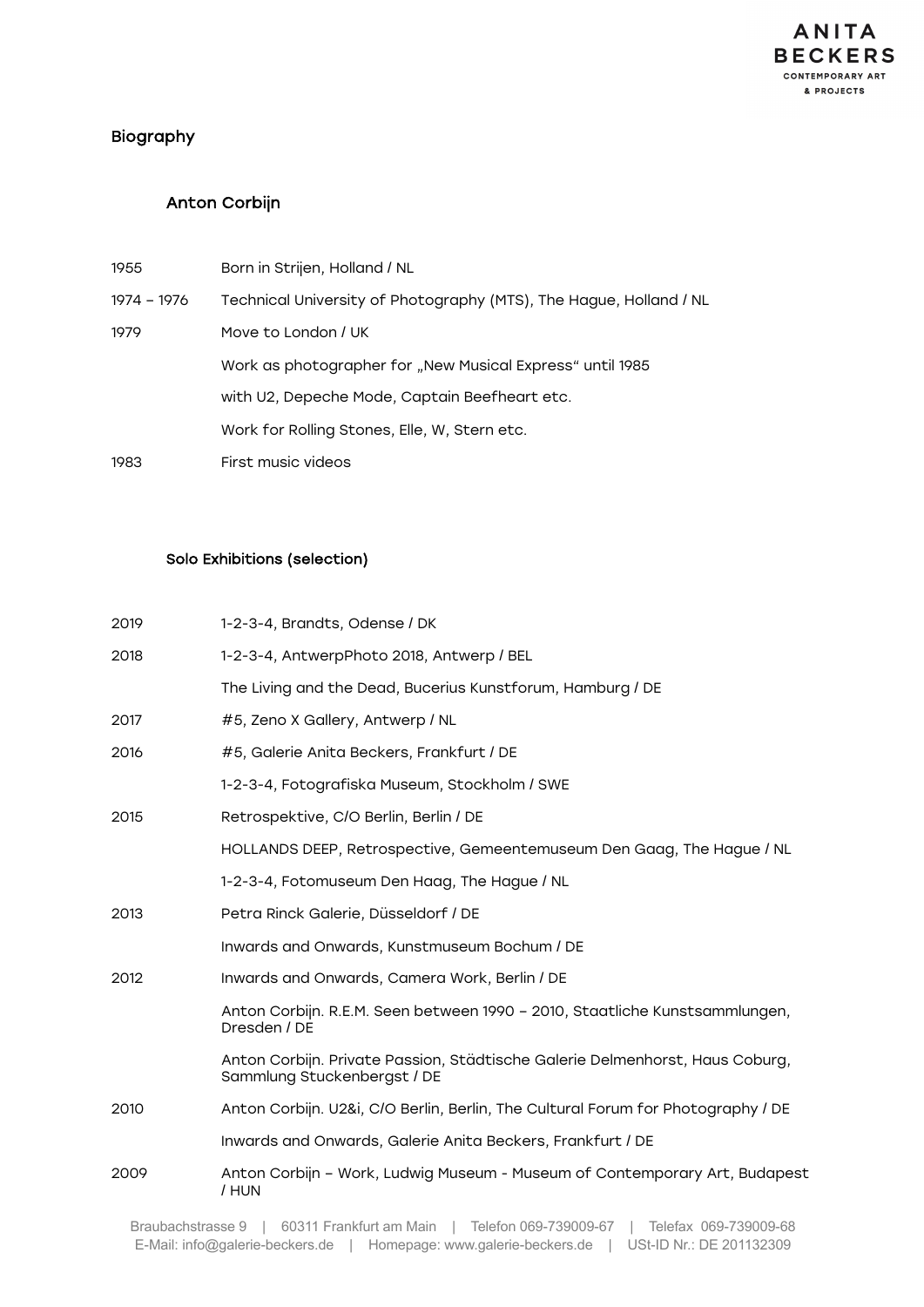| 2006 | 22:U2, Lipanjepuntin, Triest / IT                                                               |
|------|-------------------------------------------------------------------------------------------------|
| 2005 | Stroganov-Palace, St. Petersburg / RUS                                                          |
|      | Herman Brood, Fotomuseum Provincie Antwerpen, Antwerpen / BEL                                   |
|      | Mortals, Fotomuseum Provincie Antwerpen, Antwerpen / NL                                         |
|      | Mortals, Arsenal Exhibition Halls / LVA                                                         |
|      | 22:U2, Michael Hoppen Gallery, London / UK                                                      |
|      | 22:U2, Torch Gallery, Amsterdam / NL                                                            |
|      | 22:U2, Galerie LipanjePuntin, Rom / IT                                                          |
|      | Anton Corbijn. U2&i, C/O Berlin, Berlin / DE                                                    |
|      | U2&i, Schirmer's Showroom, München / DE                                                         |
|      | all directions home, hydro installations, Oslo and Bergen / NOR                                 |
|      | U2&i, Stellan Holm Gallery, New York / USA                                                      |
| 2004 | Palazzo Fortuny, Venedig / IT                                                                   |
|      | Dutch Paul Huf / KLM photography award to Anton Corbijn at the Cobra Museum,<br>Amstelveen / NL |
|      | Mortals, Visual Gallery at Photokina 2004, Art Cologne, Cologne / DE                            |
|      | Werk, Photogalerie 94, c/o Kunstraum Baden / DE                                                 |
| 2003 | Star Trak, Galerie Monika Mohr, Hamburg / DE                                                    |
|      | Galerie CameraWork, Hamburg / DE                                                                |
|      | Mortalis, GEM, The Hague / NL                                                                   |
|      | a.somebody, strijen, holland, Galerie Anita Beckers, Frankfurt / DE                             |
|      | Galleria d'Arte Moderna, Bologna / IT                                                           |
|      | Dogenhaus Galerie, Leipzig / DE                                                                 |
|      | everybody hurts, Kestner Gesellschaft, Hannover / DE                                            |
|      | everybody hurts, Kunsthalle Göppingen, Göppingen / DE                                           |
| 2002 | WERK - retrospective, Øksnehallen, Kopenhagen / DK                                              |
|      | Herman Brood - Anton Corbijn, Cobra Museum, Amstelveen / NL                                     |
|      | Regionmuseet Kristianstad / SWE                                                                 |
| 2001 | De Beyerd, Breda / NL                                                                           |
|      | Rockin' Art, Cultureel Centrum Sint-Niklaas, Sint-Niklaas / NL                                  |
|      | NRW Forum, Düsseldorf / DE                                                                      |
|      | KPN Collectie, Huis Marseille, Amsterdam / NL                                                   |
|      | Face Off, Aeroplastics, Brüssel / BEL                                                           |
|      | Galeria Valle Quintana, Madrid / Casa de Vacas i.s.m. Rolling Stone Spain, Madrid /<br>ES       |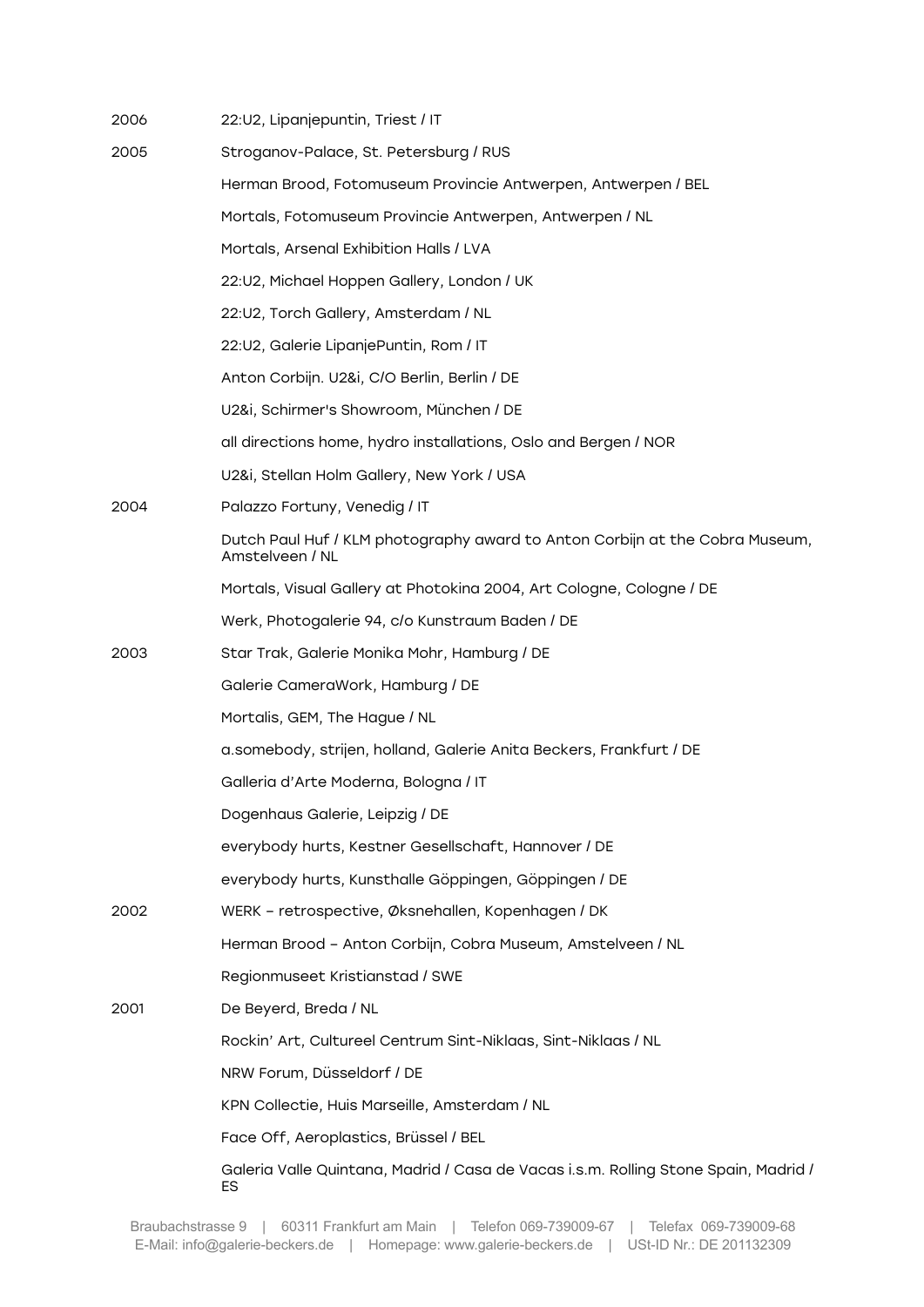|      | Govinda Gallery, Washington / USA                                                                                                                     |
|------|-------------------------------------------------------------------------------------------------------------------------------------------------------|
|      | Münchner Stadtmuseum, München / DE                                                                                                                    |
|      | Museum Moderne Kunst, Dresden / DE                                                                                                                    |
|      | Rockin' Art (with / mit Don van Vliet), Museum Diepenheim, Diepenheim / DE                                                                            |
|      | Premier Foundation Taipei / TWN                                                                                                                       |
|      | Galerie Anita Beckers, Frankfurt / DE                                                                                                                 |
|      | Kunstkeuze Kabinet Kok, Perscentrum, The Hague / NL                                                                                                   |
|      | Arch Galleri, Kalmar / SWE                                                                                                                            |
|      | Festival by the Sea, W.A.K., Vlissingen / NL                                                                                                          |
|      | Caldic Collection Rotterdam, De PAN / Rai-gebouw, Amsterdam / NL                                                                                      |
|      | Van St-Fiet, private viewing, Maastricht / NL                                                                                                         |
|      | Naked - the naked body in contemporary video, photography and performance,<br>Woodstreet Galleries, Pittsburg / USA                                   |
|      | More than Red, White and Blue, Kunstsammlung des Niederländischen<br>Außenministeriums, The Netherlands, GEM, The Hague / NL                          |
|      | Gemeentemuseum Helmond, Helmond / NL                                                                                                                  |
|      | Early Works, Galerie Anita Beckers, Frankfurt / DE                                                                                                    |
| 2000 | Galerie Almine Rech, Paris / FR                                                                                                                       |
|      | Torch Gallery, Amsterdam / NL                                                                                                                         |
|      | Groninger Museum, Groningen / NL                                                                                                                      |
|      | Serieuze Zaken, Amsterdam / NL                                                                                                                        |
|      | De Beyerd, Breda / NL                                                                                                                                 |
|      | Richard Goodall Gallery, Manchester / UK                                                                                                              |
|      | Galeria Lipanjepuntin, Triest / IT                                                                                                                    |
|      | Galerie Mosel & Tschechow, Munich / DE                                                                                                                |
|      | Museum Bochum, Bochum / DE                                                                                                                            |
|      | Strippinggirls, (with / mit Marlene Dumas), touring exhibition, Theaterinstituut,<br>Amsterdam, S.M.A.K., Gent, Institut Néerlandais, Paris / NLD, FR |
|      | Galeria Lipanjepuntin, Triest / IT                                                                                                                    |
|      | Cubaanse Portretten, Huis Marseille, Amsterdam / NL                                                                                                   |
|      | Museumsnacht, Huis Marseille, Amsterdam / NL                                                                                                          |
| 1999 | "Still Lives", Galerie Anita Beckers, Frankfurt / DE                                                                                                  |
|      | Gallery Magnus Aklundh, Lund / SWE                                                                                                                    |
|      | David Beitzel Gallery, New York / USA                                                                                                                 |
|      | Kunsthalle Bremen, Sammlung Lothar Schirmer, Bremen / DE                                                                                              |
|      | Städtische Galerie im Lenbachhaus München, Sammlung / DE                                                                                              |

2000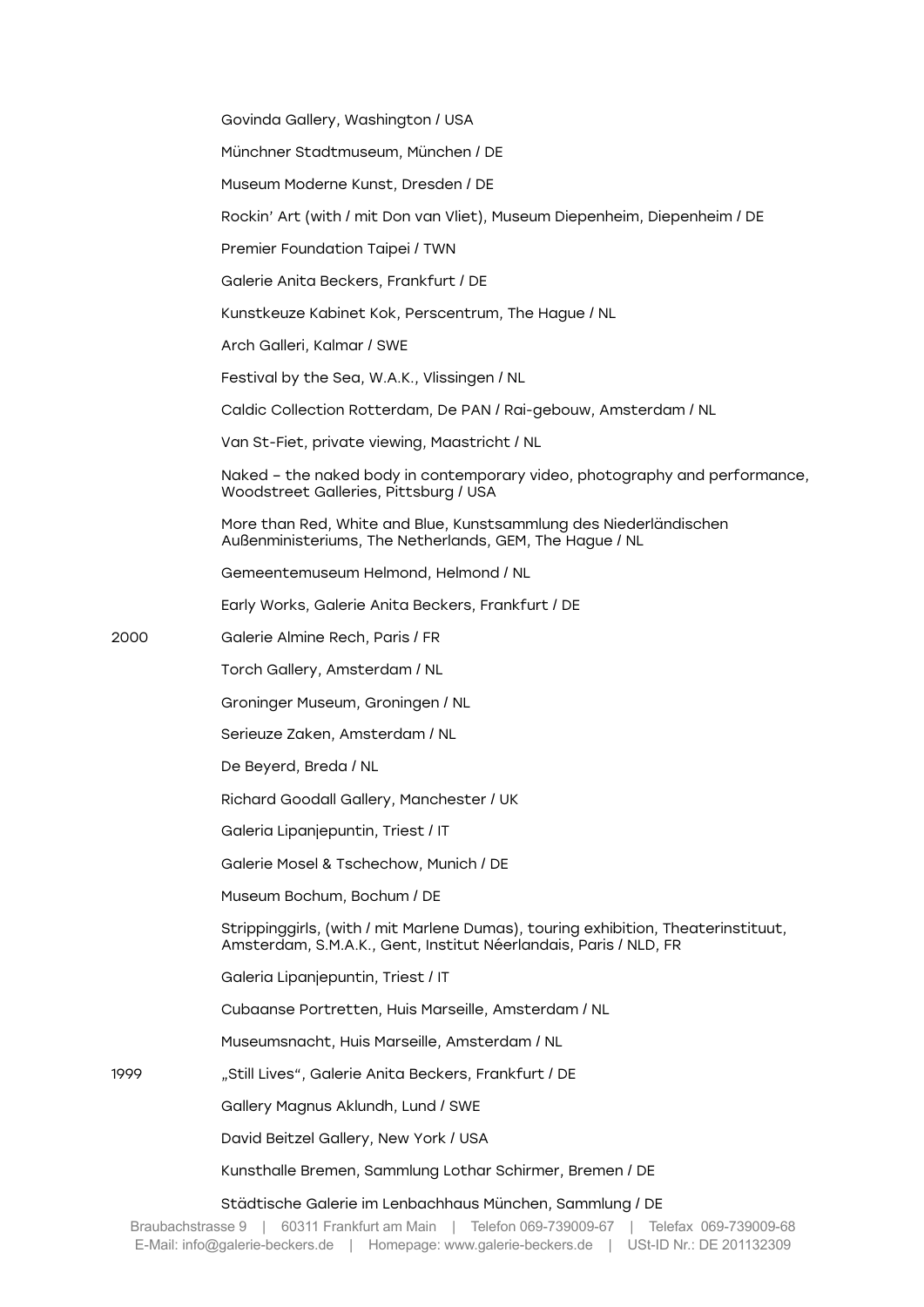|      | Lothar Schirmer, München / DE                                                 |
|------|-------------------------------------------------------------------------------|
| 1998 | Dum Umeni mesta Brna, Haus der Kunst, Brünn / DE                              |
|      | Pop in beeld, Noordbrabants Museum, s'Hertogenbosch / NL                      |
|      | 50 years STERN, Fotokino, Köln, Hamburg / DE                                  |
| 1997 | Galerie Mosel & Tschechow, München / DE                                       |
|      | Fahey Klein Gallery, Los Angeles / USA                                        |
|      | Castello di Rivoli, Turin / IT                                                |
|      | Fotoos, Yokohama / JP                                                         |
|      | Fotoos, Artium, Fuknoka / JP                                                  |
|      | Fotoos, Gemeentemuseum Helmond, Helmond / NL                                  |
|      | Exponera, Malmö, Stockholm, Göteborg, Oslo / SWE, NOR                         |
|      | Kunstverein Arnsberg, Arnsberg / DE                                           |
| 1996 | Star Trak, Torch Gallery, Amsterdam / NL                                      |
|      | Zeno X Galerie, Antwerp / NL                                                  |
|      | Star Trak, Galerie Beckers, Darmstadt / DE                                    |
|      | Deichtorhallen, Hamburg / DE                                                  |
| 1991 | Institut Neerlandais, Paris / FR                                              |
|      | Vrije Universiteit Exposorium, Amsterdam / NL                                 |
|      | Galerie Mosel & Tschechow, München / DE                                       |
|      | Kunsthal, Rotterdam / NL                                                      |
| 1990 | City Centre Gallery, Dublin / IRL                                             |
|      | Torch Gallery, Amsterdam / NL                                                 |
| 1989 | Famouz, Torch Gallery, Amsterdam / NL                                         |
|      | Famouz, touring exhibition, Parco Galleries, Tokyo, Osaka, Kyoto, Nagoya / JP |
|      | Famouz, Galerie Gawlik & Schorm, Wien / AUT                                   |
|      | Galerie Torch-Onrust, Köln / DE                                               |
| 1987 | Groninger Museum, Groningen / NL                                              |
| 1982 | Untitled Gallery, Sheffield / UK                                              |

# Group Exhibitions (selection)

# 2019 Through the Looking Glass, Torch Gallery, Amsterdam / NL

2018 Into the Wild Blue Yonder, Toch Gallery / NL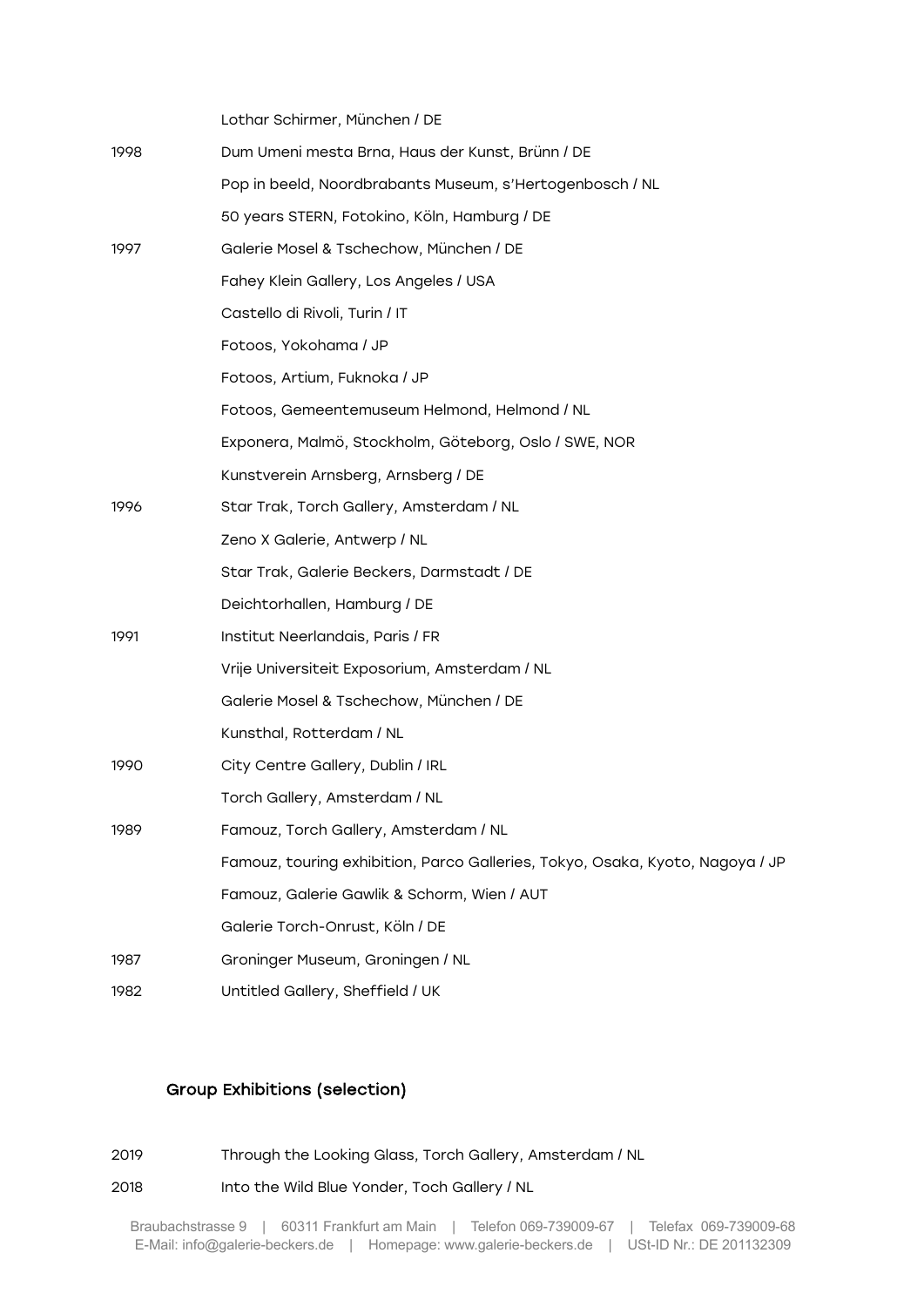|         | Made in Berlin, CAMERA WORK, Berlin / DE                                                                  |
|---------|-----------------------------------------------------------------------------------------------------------|
|         | Wild Things, Photography Monika Mohr Galerie, Hamburg / DE                                                |
|         | The Rolling Stones, Camera Work CWC Gallery, Berlin / DE                                                  |
|         | David Bowie, Galleri Axel, Stockholm / SWE                                                                |
| 2017    | Total Records. Vinyl & photography, Fundacion Foto Colectania, Barcelona / ES                             |
|         | PURIFICATIONS, AEROPLASTICS contemporary, Brussel / BEL                                                   |
|         | ROCK.FUNK.PUNK, Fotografie Forum Frankfurt, Frankfurt am Main / DE                                        |
| 2016    | Total Records. Vinyl & photography, C/O Berlin, Berlin / DE                                               |
|         | Latest Finds, Camera Work CVC Gallery, Berlin / DE                                                        |
|         | ART COMES FIRST, Photography Monika Mohr Galerie, Hamburg / DE                                            |
|         | PHotoEspaña 2016, PHotoEspaña, Madrid / ES                                                                |
|         | Portrait Photography in Europe since 1990, CentroCentro Cibeles, Madrid / ES                              |
|         | Total Records. Vinyl & photography, Fotomuseum Winterthur, Winterthur / CH                                |
|         | Visages /Portraits européens, Berges de Seine, Paris / FR                                                 |
|         | FACES. European Portrait Photography since 1990, Museum of Photography,<br>Thessaloniki / GR              |
| 2015    | FAVORITES (not for sale), Galerie Beckers / Landau, Frankfurt am Main / DE                                |
|         | FACES. European Portrait Photography since 1990, Nederlands Fotomuseum,<br>Rotterdam / NL                 |
| 2014    | FACES. European Portrait Photography since 1990, Center for Fine Arts - Bozar,<br>Brussels / BEL          |
|         | ÜBER   MEISTER, pavlov's dog, Berlin / DE                                                                 |
|         | Supermodels - Then and Now, Camera Work CWC Gallery, Frankfurt am Main / DE                               |
|         | TRANSITION, Galerie Anita Beckers, Frankfurt am Main / DE                                                 |
|         | Full House, AEROPLASTICS contemporary, Brussels / BEL                                                     |
| 2014/15 | Rolling Stones exhibition, Taschen Gallery in Beverly Hills / USA                                         |
| 2013/14 | FOTO A-Z, NRW Kunstforum, Düsseldorf / DE                                                                 |
|         | WHITE, Nederlands Fotomuseum, Rotterdam / NL                                                              |
| 2012    | Ça ne s'invente pas. Ça vient D'Aillers, Grand-Hornu Museum of Contemporary<br>Art / BEL                  |
| 2011    | American Dream, DZ Bank Kunstsammlung Art Foyer, Frankfurt / DE                                           |
| 2009    | Das Porträt. Fotografie als Bühn", Kunstmuseum Wien / AUT                                                 |
| 2008    | Blind Date, Photography Monika Mohr Galerie, Hamburg / DE                                                 |
|         | "einen AUGEN-Blick, bitte!" / "Please cast an eye!", Kunstverein Bad<br>Salzdetfurth e.V., Bodenburg / DE |
|         | MUSIC TO SEE, ARoS Aarhus Kunstmuseum, Aarhus / DNK                                                       |
|         | Biennale di Alessandria - Shapes of Time, Alexandria/ IT                                                  |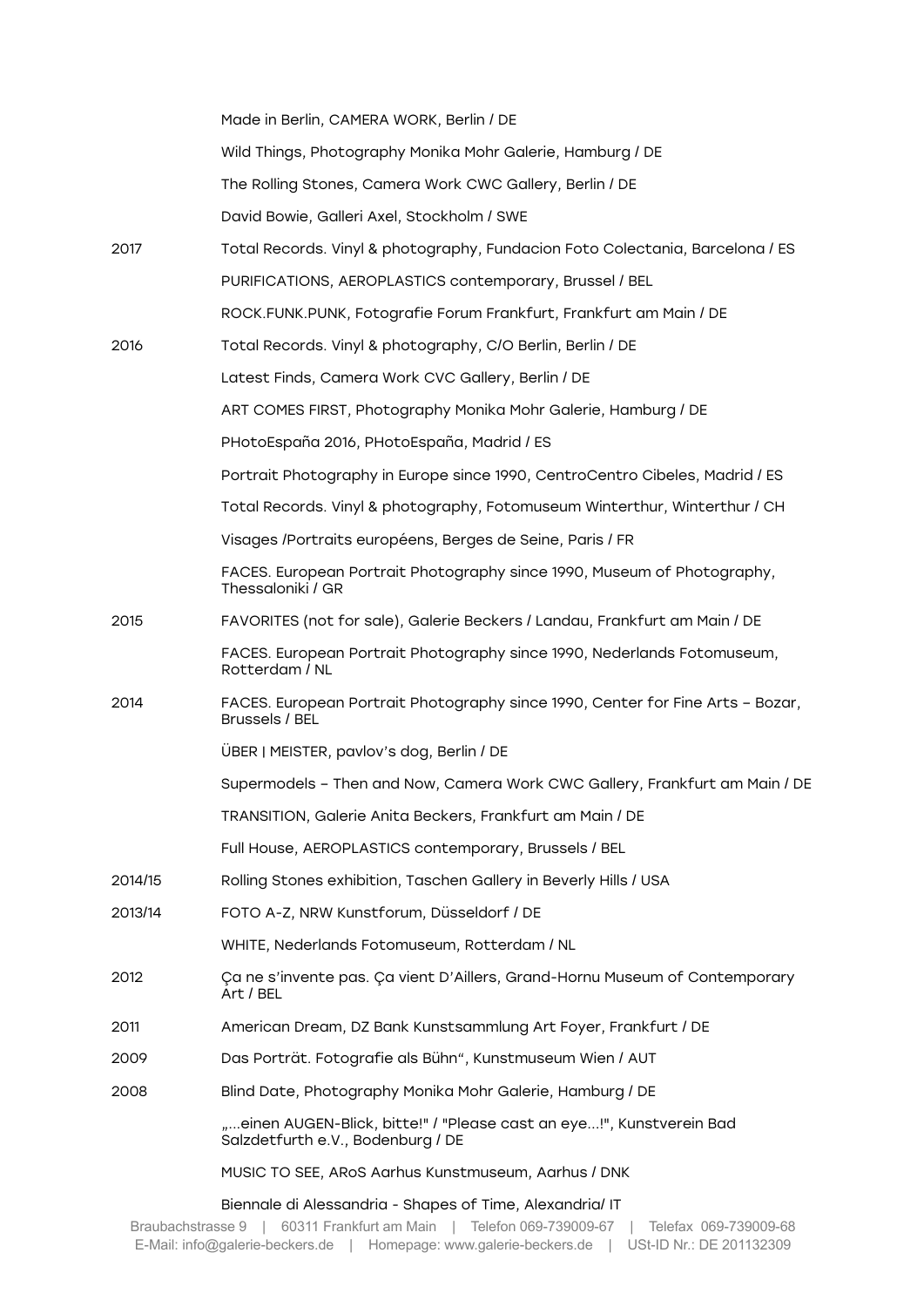| 2007 | Heroes Like Us, PAN, Neapel / IT                                                                                                                                                                                                                                                                                  |
|------|-------------------------------------------------------------------------------------------------------------------------------------------------------------------------------------------------------------------------------------------------------------------------------------------------------------------|
|      | Broken White - Marlene Dumas, Museum of Contemporary Art, Tokyo / JP                                                                                                                                                                                                                                              |
| 2006 | Portraits - the view behind the make-up, Galerie Anita Beckers, Frankfurt / DE                                                                                                                                                                                                                                    |
| 2005 | Smile away the parties and champagne: een keuze uit de collectie,<br>Gemeentemuseum Helmond / NL                                                                                                                                                                                                                  |
|      | Oog en oog, Gronginer Museum, Groningen / NL                                                                                                                                                                                                                                                                      |
| 2004 | vier eeuwen roken in de kunst, Kunsthal, Rotterdam / NL                                                                                                                                                                                                                                                           |
|      | Focus Faces, Monika Mohr Galerie, Hamburg / DE                                                                                                                                                                                                                                                                    |
|      | VIDEO - Die Bildsprache des 21. Jahrhunderts, NRW-Forum, Düsseldorf / DE                                                                                                                                                                                                                                          |
| 2003 | Photography in Advertising, Malmö / SWE                                                                                                                                                                                                                                                                           |
|      | Guided by Heroes, kunstcentrum Z33, Hasselt / NL                                                                                                                                                                                                                                                                  |
|      | Style of Life, Naarden Photofestival / NL                                                                                                                                                                                                                                                                         |
|      | Face to Face, Galerie der Stadt Stuttgart, Stuttgart / DE                                                                                                                                                                                                                                                         |
|      | James Nicholson Gallery, San Francisco / USA                                                                                                                                                                                                                                                                      |
|      | Galerie Clairefontaine, Luxemburg / LUX                                                                                                                                                                                                                                                                           |
|      | Zeno X Anniversary Show, Antwerp / NL                                                                                                                                                                                                                                                                             |
| 2002 | Mortal", touring exhibition, Ystads Konstmuseum, Ystad, Kulturhuset Stockholm,<br>Stockholm, Øksnehallen Copenhagen, Kopenhagen, Kunstmuseum Kristianstad,<br>Kristianstad, Museum Sundsvall, Sundsvall / SWE, DNK                                                                                                |
|      | Strip&Tease, Aeroplastics Contemporary, Brüssel / BEL                                                                                                                                                                                                                                                             |
|      | Thin Skin, Gemeentemuseum Helmond, Helmond / NL                                                                                                                                                                                                                                                                   |
|      | Herman Brood - Anton Corbijn, Cobra Museum, Amstelveen / NL                                                                                                                                                                                                                                                       |
|      | Leica Gallery, Prague / CZE                                                                                                                                                                                                                                                                                       |
|      | Noordbrabants Museum, Den Bosch / NL                                                                                                                                                                                                                                                                              |
|      | Deutsches Museum, Munich / DE                                                                                                                                                                                                                                                                                     |
|      | Galerie CameraWork, Berlin / DE                                                                                                                                                                                                                                                                                   |
|      | a. somebody, strijen, holland, touring exhibition, Gemeentehuis Strijen, Strijen,<br>Torch Gallery, Amsterdam, Magnus Aklundh Galleri, Malmö, Galerie Anita Beckers,<br>Frankfurt, Richard Goodall Gallery, Manchester, Galerie Mosel&Tschechow,<br>München, Galeria Lipanjepuntin, Triest / NLD, SWE, DE, UK, IT |
|      | Exposures, New York / USA                                                                                                                                                                                                                                                                                         |
|      | Fotografen in Nederland 1852-2002, GEM, The Hague / NL                                                                                                                                                                                                                                                            |
| 2001 | KPN Collectie, Huis Marseille, Amsterdam / NL                                                                                                                                                                                                                                                                     |
|      | Face Off, Aeroplastics, Brüssel / BEL                                                                                                                                                                                                                                                                             |
|      | Rockin' Art, Cultureel Centrum Sint-Niklaas, Sint-Niklaas / NL                                                                                                                                                                                                                                                    |
|      | Rockin Art, Kunstcentrum, Diepenheim / DE                                                                                                                                                                                                                                                                         |
| 2000 | Serieuze Zaken, Amsterdam / NL                                                                                                                                                                                                                                                                                    |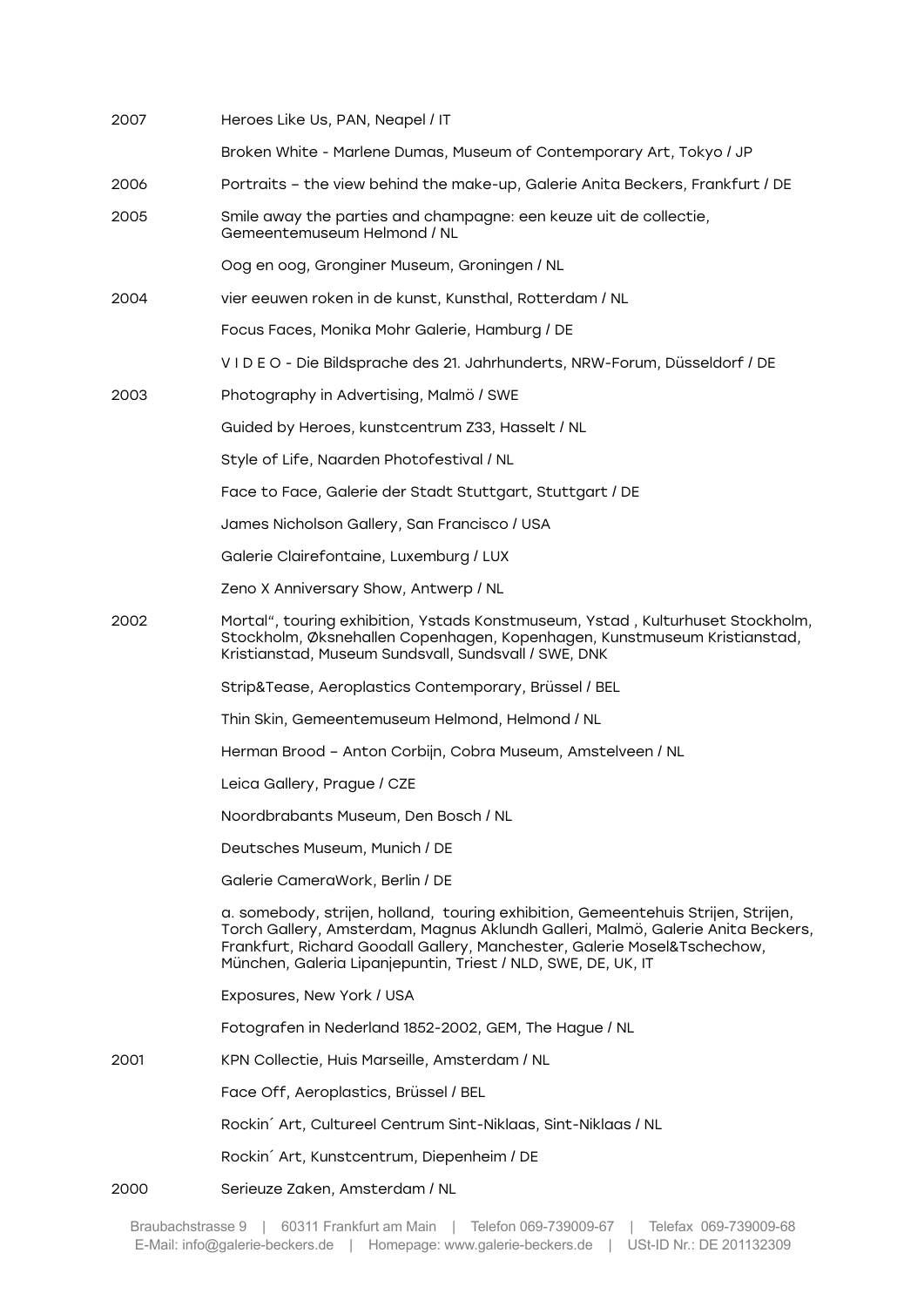|      | Huis, Marseille / FR                                                        |
|------|-----------------------------------------------------------------------------|
| 1999 | Art Fair Stockholm, Galleri Magnus Aklundh, Stockholm / SE                  |
|      | Outdoor Images, temple Bar Properties, Dublin / IRL                         |
|      | Art Chicago, David Beitzel Gallery, Chicago / USA                           |
|      | Kunsthalle Bremen, Sammlung Lothar Schirmer, Bremen / DE                    |
|      | Lipanjepuntin, Triest / IT                                                  |
|      | Fries Museum, Leeuwarden / NL                                               |
|      | Art Cologne, Galerie Anita Beckers, Frankfurt / DE                          |
|      | Lenbachhaus, Sammlung Lothar Schirmer, München / DE                         |
| 1998 | Gramercy Art Fair, Torch Gallery, New York / USA                            |
|      | Pop in beeld, Noordbrabants Museum, s'Hertogenbosch / NL                    |
|      | DG Bank, Neuerwerbungen, Frankfurt am Main / DE                             |
|      | Kunstrai, Art Amsterdam, Toch Gallery, Amsterdam / NL                       |
|      | 50 Jahre Stern, Photokina, Köln, Hamburg / DE                               |
|      | Art/29/Basel, Torch Gallery, Basel / CH                                     |
|      | Art Cologne, Torch Gallery, Cologne / DE                                    |
|      | Art Cologne, Galerie Anita Beckers, Frankfurt / DE                          |
| 1997 | Art Fair Stockholm (Galleri Magnus Aklundh), Stockholm / SWE                |
|      | Smart Show, Torch Gallery, Stockholm, Helsinki / SWE, FIN                   |
|      | Art Cologne, Galerie Anita Beckers, Frankfurt / DE                          |
| 1996 | The Cool and The Crazy Images of Punk, Govinda Gallery, Washington DC / USA |
|      | Beursschouwburg, Brüssel / BEL                                              |
| 1992 | Fototriennale, Esslingen / DE                                               |
|      | Basel Art Fair (Torch Gallery), Basel / CH                                  |
|      | Discount Show, Torch Gallery, Amsterdam / NL                                |
| 1991 | Groninger Museum, Groningen / NL                                            |
|      | Dutch Photography Foundation, Nieuve Kerk, Amsterdam / NL                   |
|      | Los Angeles Artfair, Torch Gallery, Los Angeles / USA                       |
| 1990 | Diaconessen Ziekenhuis, Groningen / NL                                      |
| 1989 | Photographic Research Centre, Boston / USA                                  |
|      | Avenue, Sonesta Koepel, Amsterdam / NL                                      |
|      | F.N.A.C. Gallery, Paris / FR                                                |
|      | F.N.A.C. Gallery, Brussels / BEL                                            |
|      | Los Angeles Artfair, Galerie Gawlik & Schorm, Los Angeles / USA             |